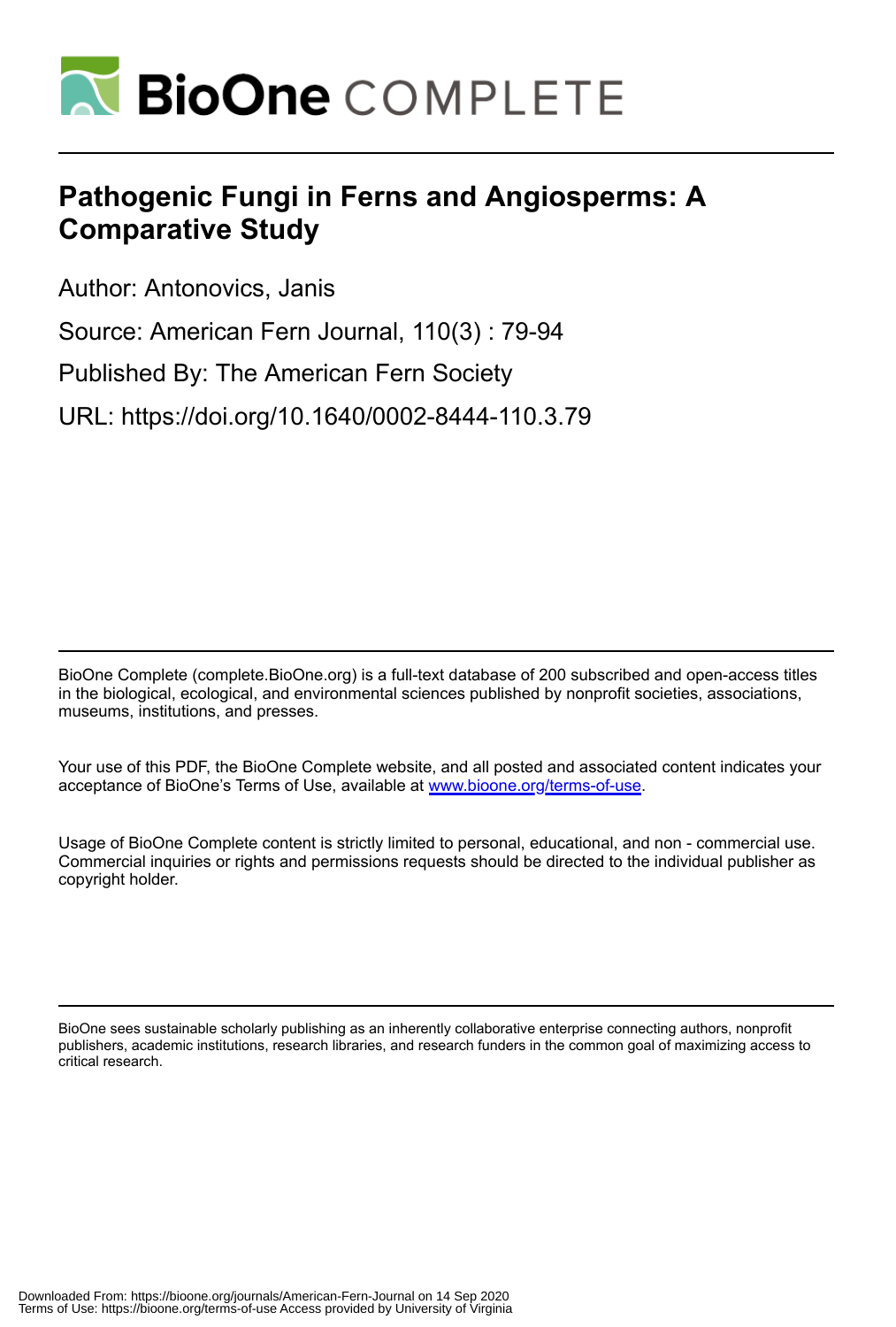## Pathogenic Fungi in Ferns and Angiosperms: A Comparative Study

JANIS ANTONOVICS Biology Department, University of Virginia, Charlottesville, VA 22904, USA ja8n@virginia.edu

ABSTRACT.—This study used existing databases to test the hypothesis that fern species harbor fewer pathogen species than angiosperm species. Analysis was limited to fungal pathogens because of their visibility and to herbaceous perennial dicots (forbs) because they have a similar growth form to ferns. From complete listings in the United States Department of Agriculture plant-fungal database, the number of pathogen species recorded on 200 randomly chosen ferns and herbaceous perennial dicot species were assessed. To control for differences in study effort, the number of citations to these species in the Web of Science was determined. The results showed that the major predictor of the number of fungal pathogen species known to occur on a plant species was study effort, but after controlling for this, the likelihood of a fern species being recorded as having a fungal pathogen species was much less than that for a forb. When pathogens were present, there were approximately 50% fewer pathogen species recorded on fern species than on forb species. This pattern is present even though fern species were cited on average more often than forb species, and it is consistent with impressions in the literature from studies in other parts of the world. Testable hypotheses to explain this difference are evaluated in the context of evolutionary processes leading to variation for pathogen incidence in different phylogenetic lineages, but the physiological or molecular processes that determine the higher resistance of ferns to fungal pathogens remain unknown.

KEY WORDS.—disease resistance, parasite species richness, Uredinales, Ustilaginales, Microbotryales

This study set out to test the simple hypothesis that ferns harbor fewer fungal pathogens than flowering plants. This hypothesis was initially driven by my own casual natural history observations and readings, suggesting that pathogens are rare in both ferns (Page, 2002) and mosses (Berkeley, 1862; Davey and Currah, 2006). This is especially surprising as ferns and mosses often grow in dense mono-specific stands in moist, shaded areas where infection, especially by fungi, might be expected to be common. Similar conjectures have been made by other authors (Saxena and Harinder, 2004), and while it is generally accepted that the most common fungal pathogens of the ferns are the rust fungi (Uredinales), smut fungi (Ustilaginales, Microbotryales) have been considered to be rare or absent (Helfer, 2006; Oberwinkler, 1994). This can also be inferred by the absence of ferns as hosts in comprehensive monographs on smut fungi (Vanky, 1994; Woods et al., 2018).

Whether ferns have fewer pathogens than flowering plants is a question that is not just a matter of curiosity but impinges on understanding fern evolution, their ecology, and may be important from an applied perspective. There is increasing recognition that pathogens play an important role in the ecology and evolution of natural populations of plants and animals (Gilbert, 2002), influencing their extinction risk (DeCastro and Bolker, 2005), their nutrient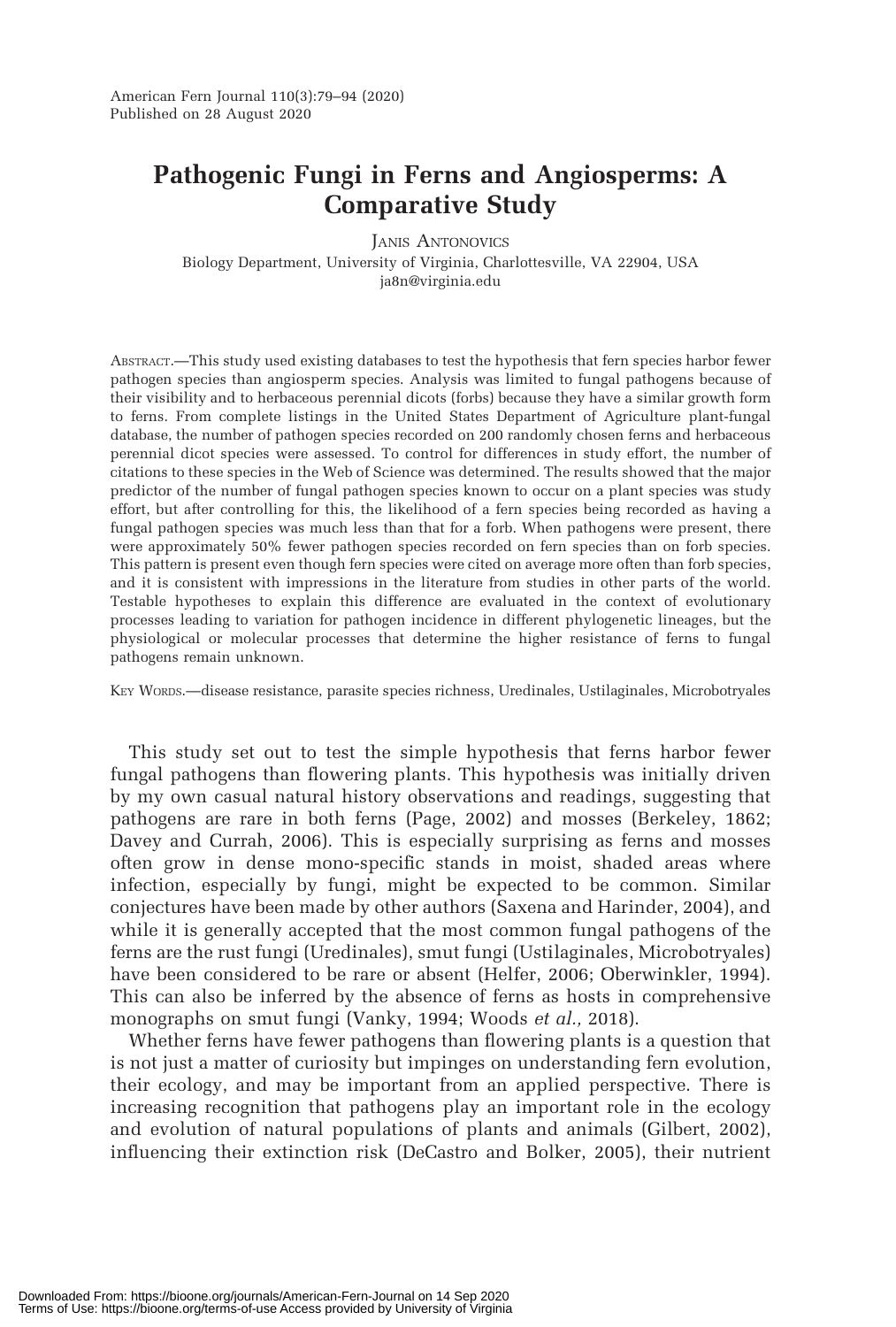cycling and food web structure (Lafferty, Dobson, and Kuris, 2006), as well as other processes such the evolution of sex (Lively, 2010) or speciation (Bomblies and Weigel, 2007). However, in ferns the major focus has been on their phylogenetic relationships, chromosome evolution, and mycorrhizae or endophytes as fungal symbiotic partners (Pressel et al., 2016; Read et al., 2000). There have been some previous reviews of fungal pathogens on ferns both in the US and worldwide (Helfer, 2006; Stevenson, 1945), but they have been brief and focused on documenting the major types of pathogens recorded on ferns, and have not involved a quantitative assessment of this diversity in a comparison with other types of plant.

Comparative studies of pathogen occurrence can be problematic, not only because of their taxonomic and ecological diversity, but also because data on pathogens in natural populations (as opposed to humans, crops, and domesticated animals) is still sparse and fragmentary. It is now widely appreciated that a major source of 'noise' in analyzing such data is that the number of pathogens recorded on a particular host species is highly correlated with the study effort devoted to that species (Antonovics and Hayden, 2020; Williams, Antonovics, and Rolff, 2011) and this is a characteristic feature of all disease databases (Nunn and Altizer, 2006; Walther et al., 1995).

In this study, I narrow the question to the specific consideration of fungal pathogens of ferns in the United States. Fungal pathogens generally produce highly visible lesions, and are readily identifiable at least to genus based on sporangial and spore characteristics; viral and bacterial pathogens are generally far more cryptic and even less well understood taxonomically. There are substantial data on the world-wide occurrence of fungal pathogens on ferns and higher plants in the USDA databases. These data (and earlier related sources) have been used in previous assessments of the occurrence of fungal pathogens on ferns both in the US and worldwide (Helfer, 2006; Stevenson, 1945).

After correcting for study effort, the results show that fungal pathogens are less likely to be recorded as present on fern species relative to herbaceous perennial angiosperms, and that if found, fewer pathogen species are present. I discuss possible reasons for this difference, and its implications.

### MATERIALS AND METHODS

I narrowed the data to only consider fungal pathogens found on dicot herbaceous perennials (*i.e.*, forbs), a growth habit largely reflecting the lifeform of most ferns. Shrubs and trees were excluded, not only because of their different life form, but because in the USDA plant-fungal data base it is often not clear whether the fungi that are recorded are attacking woody tissue, and therefore largely saprophytic rather than parasitic; the earlier editions of the USDA database explicitly included pathogens found on wood-products. The list of potential host plants was obtained from the PLANTS database made available by the Natural Resources Conservation Service of the USDA (https:// plants.sc.egov.usda.gov/java/). The list of fern species was obtained by using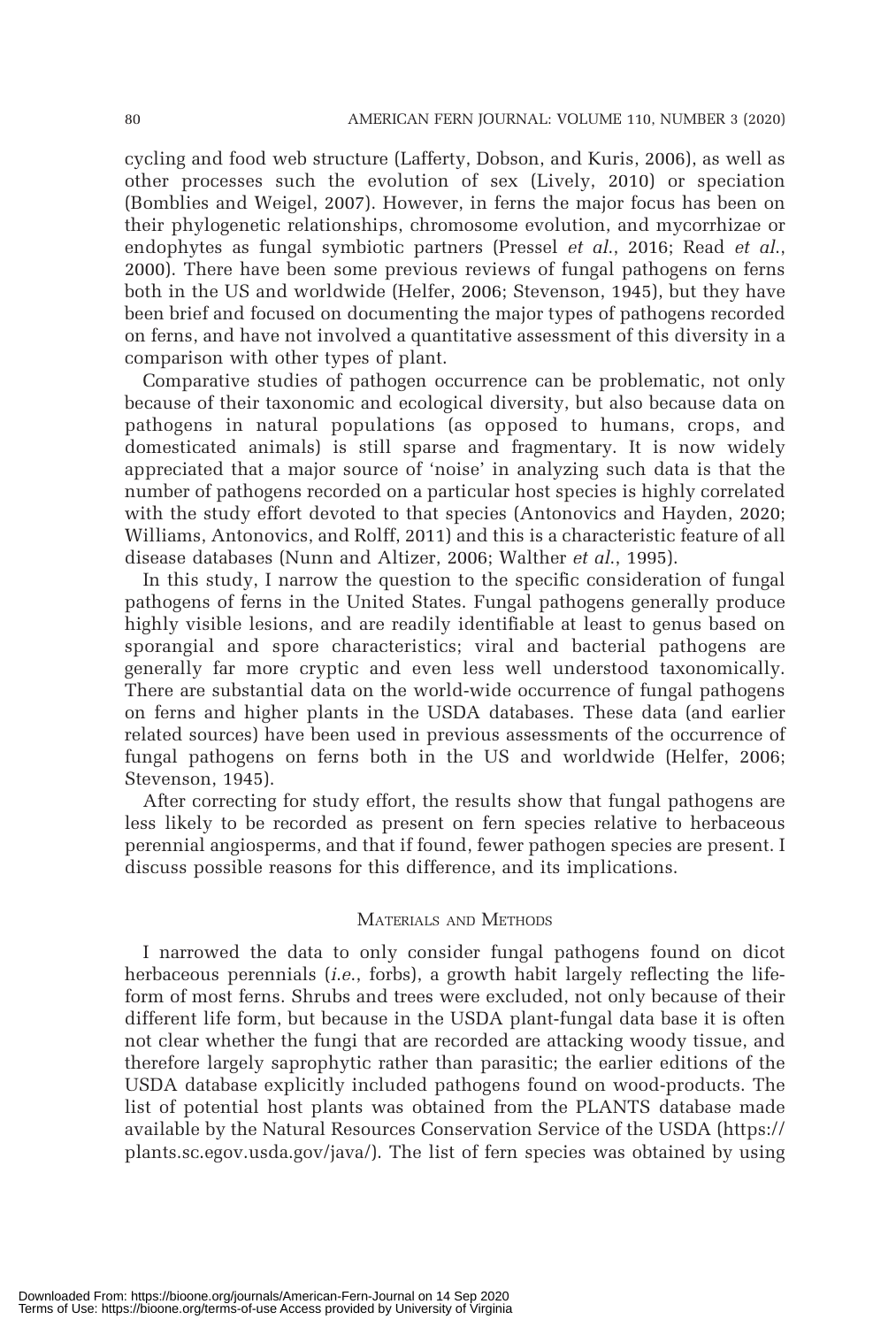the Advanced Search Download tab, with the options 'PLANTS Floristic Area or Not=North America' and 'Category=Fern'. The broad option 'North America' was used because some trial searches indicated that the sub-option 'Lower 48 U.S. States' did not return some expected species. Checking the box 'Download text file without formatted display' allowed download of the species list, from which hybrid ferns were excluded, leaving 370 species.

The list of Angiosperms was obtained by Advanced Search in the same database, using the options 'PLANTS Floristic Area or Not=North America', 'Category=Dicot' and 'Duration=perennial' with the adjacent 'display' box checked, and 'Growth Habit=Forb/herb' with the adjacent 'display' box checked. As above, the list was downloaded and only those species with a perennial designation plus a forb/herb designation were included (species with double classifications such as biennial/perennial, shrub/forb were excluded). A total of 5,431 species were returned. Throughout, the option 'Scientific Name, include=Accepted Names Only' was used, and no attempt was made to revise any taxonomy.

From each of these lists, 200 species of ferns and 200 species of forbs were chosen at random, and without regard to any other species characteristics. These two sets of fern and perennial species were then assessed for 'study effort' by finding the number of search results in the Web of Science database (http://apps. webofknowledge.com/WOS\_GeneralSearch\_input.do?product=WOS&search\_ mode=GeneralSearch&SID=8DO4ciNdr11xcSx5AVL&preferencesSaved=), using the option "Select a database=All databases'. The species binomial was entered without quotes and under 'Topic' with no restriction as to geography, and spanning the years 1864-2019. Study effort on a species was simply the number of times that species had been cited as a 'Topic'. The search results returned publications that have the species name in the title, abstract, or key words. The Web of Science does not always take into account nomenclatural changes/ synonyms in species names, and all species names entries were as in the USDA plants database.

To assess the number of fungal pathogen species recorded on each host species (sometimes termed the 'parasite species richness'; Nunn et al., 2003), the USDA Agricultural Research Service database was used (https://nt. ars-grin.gov/fungaldatabases/fungushost/fungushost.cfm) under the tab 'Fungus-Host'. The searches were restricted to 'Available Localities=United States-All'. Following display of the pathogens recorded for each fern and perennial herb species, the total number (if any) were counted after removal of displayed synonyms and of pathogens with only a genus name but for which previously a genus and species name had also been given.

The statistical analysis was carried out in two steps using the R package (R Core Team, 2018). In the first step, to assess if the frequency with which at least one pathogen species was detected depended on the study effort, a logistic regression of presence (1) and absence (0) of a pathogen on a species vs. number of citations for that species was estimated. Using the function 'glm', a test for an interaction was carried out with the model (number of pathogens)  $\sim$ (type)  $*$  (number of citations), with a binomial link, and where type = fern or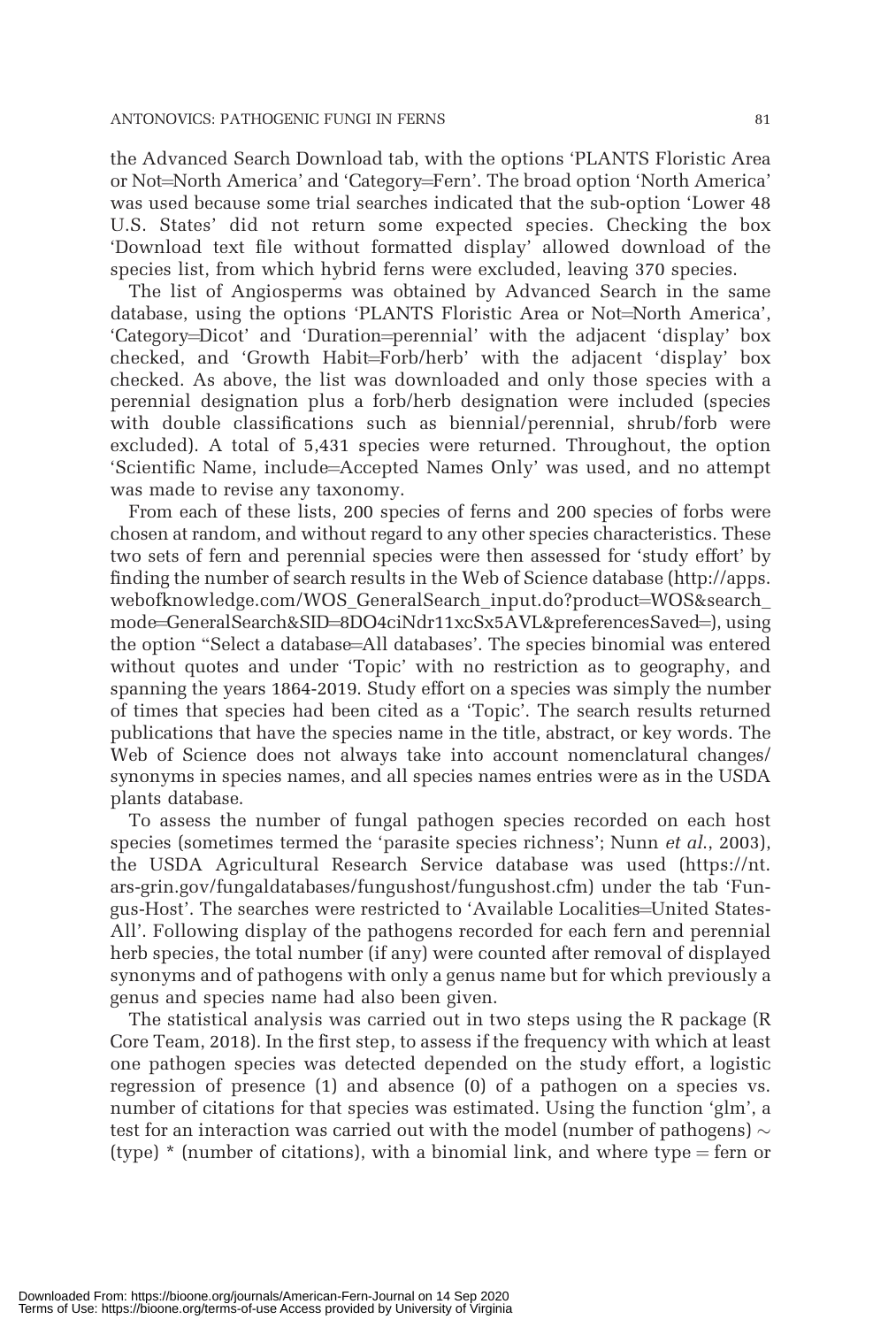herb and number of citations  $(x)$  was log10  $(x+1)$  transformed (a few species had zero citations in the Web of Science even though listed in the USDA database). As the interaction term was not significant, I tested for an effect of host type and if number of citations affected the likelihood that a pathogen would be recorded using the model (number of pathogens)  $\sim$  (type) + (number of citations)

The second step was applied only to those host species where one or more pathogen species had been recorded. To assess if the number of pathogens detected differed among host types (fern or herb), the same model as above was used, except with a Gaussian link (assuming normally distributed error) and using log10 (x) transformed numbers for pathogen and host species because there were no zero values.

#### **RESULTS**

The probability of detecting a pathogen on a host increased significantly  $(P<0.0001)$  with the number of citations to that host; the interaction term in the logistic regression was not significant  $(p<0.58)$  indicating no difference between ferns and forbs in the slope of the regressions on a logistic scale. Pathogens were recorded as occurring significantly less frequently  $(P=0.018)$ on fern species than forb species after controlling for the search effort on each plant species (Fig. 1). The difference in means of the logistic regression was  $0.678$  (97.5% confidence intervals= $0.764$ -1.43). Because logistic regression involves log transformation of the ratio of presence/absence, this difference is difficult to interpret straightforwardly, but inspection of Fig. 1 shows that at citation numbers of 100, pathogens are recorded on about half as many ferns as forbs.

In terms of total numbers for the 200 species of each type, there were 21,335 citations for ferns and 32 had at least one pathogen, whereas for herbs there were 14,095 citations and 41 had at least one pathogen. The slope of the relationship between pathogen occurrence and number of citations was 1.091  $(0.25-97.5\%$  confidence intervals=0.764-1.43), indicating that the log odds ratio of detecting a pathogen in the database increased by one for approximately every log10 number of citations.

Given that one or more pathogens were present, the number of pathogens found also increased significantly  $(P<0.0005)$  with the number of citations. The slope of the relationship between number of pathogens and number of citations was 0.198, indicating that for every ten-fold increase in the number of citations, there was a 1.57-fold (57%) increase in the number of pathogen species recorded. The interaction term was non-significant  $(P<0.97)$  indicating no difference between forbs and ferns in the slope of the regressions (on a loglog scale).

There were significantly  $(P=0.0082)$  fewer pathogens on ferns than on forbs (Fig. 2). The least square means when back transformed, indicated that there were 2.40 (confidence interval 1.73-3.33) pathogens predicted per citation in ferns and 4.28 (confidence interval 3.02-6.05) per citation in herbaceous dicots.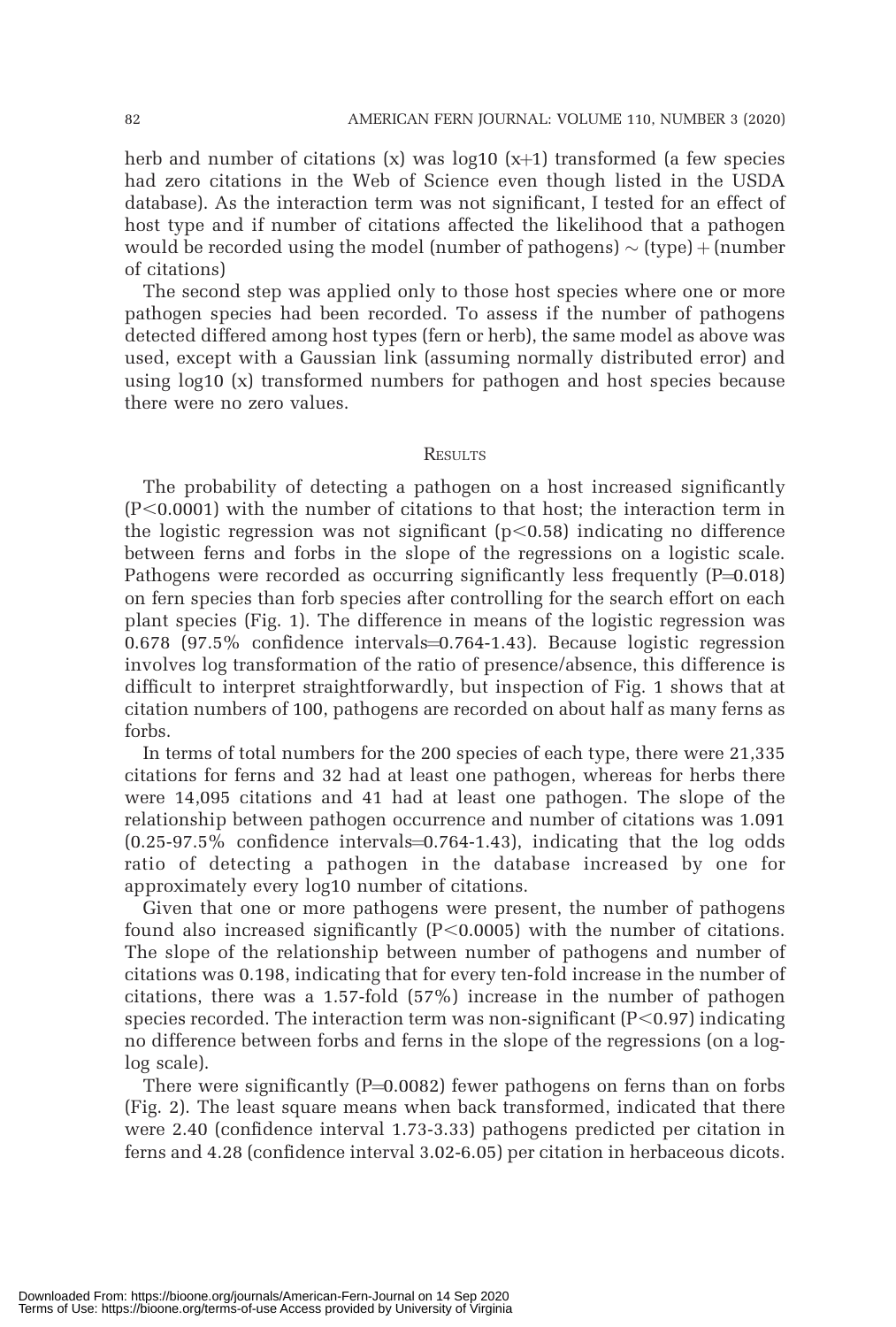

FIG. 1. The relationship between probability of detecting a fungal pathogen and number of citations to the host, back transformed from a linear logistic regression fit (see text). The points are predicted values from the logistic regression (upper series are herbaceous perennials). Open circles show observed probabilities, for forbs, and closed circles show probabilities for ferns when data are grouped into classes of 0-0.5, etc. on a log10 scale. Diameter of the dot is proportional to the number of citations in each of the classes.

In terms of actual numbers, for the 32 fern species with pathogens, there were 9,278 citations and 98 unique pathogen-host species combinations, whereas for herbs there were 6,353 citations and 203 unique pathogen-host species combinations.

I examined if there was evidence of phylogenetic signal in the data by comparing fungal incidence in monophyletic clades as determined by Pryer et al. 2004, and by Pteridophyte Phylogeny Group (2016). Because the occurrence of fungi was very sporadic (only 32 of the 200 fern species had records of any fungi, with uneven clade sampling), I used generalized linear models, again using  $log10(x+1)$  number of citations as a covariate, but assuming the number of fungi recorded were Poisson distributed (SAS Proc GLMMIX, model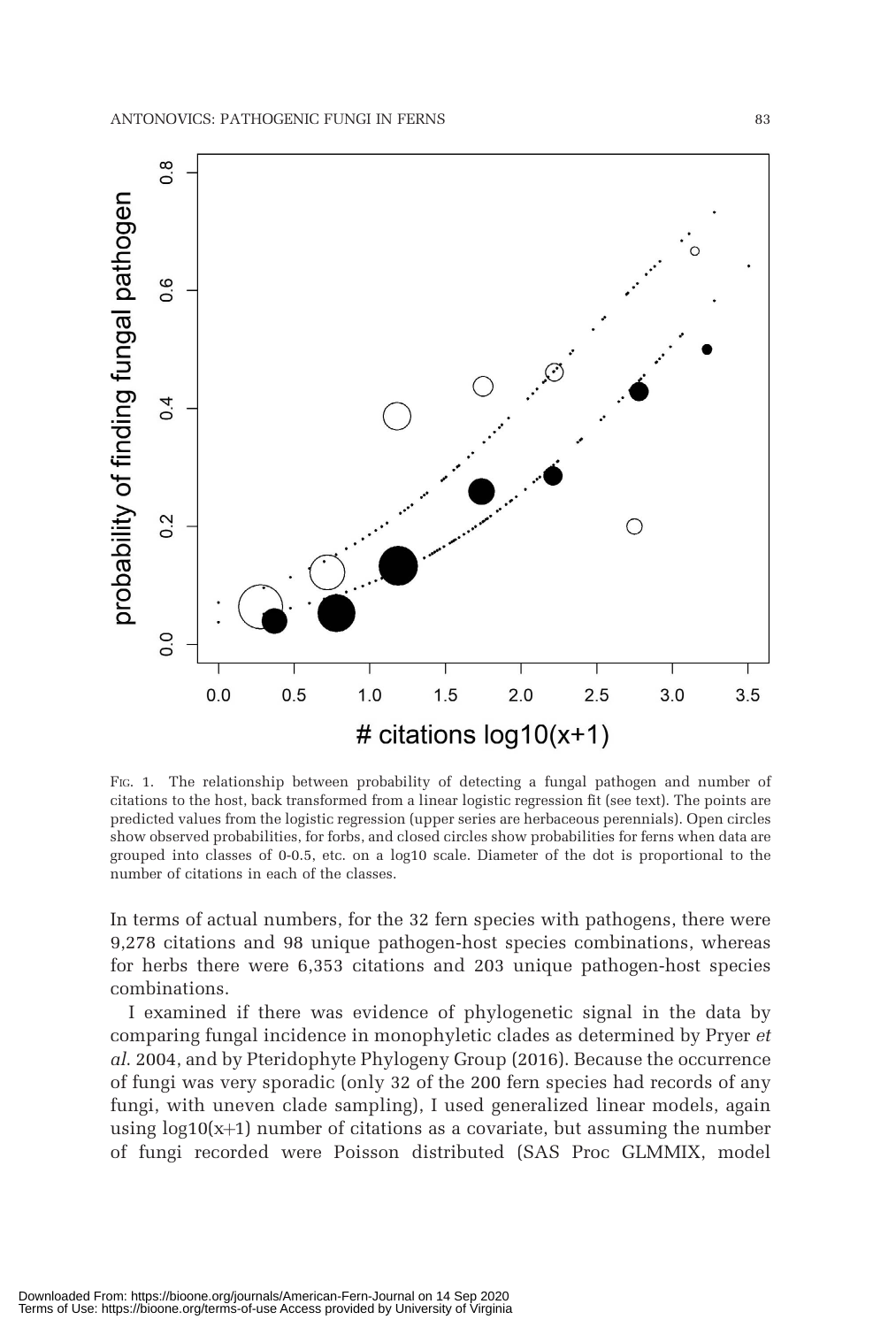

FIG. 2. The relationship between number of fungal pathogens detected on a host species and number of citations to that host (both on  $log10$  scale). Black dots = ferns and open circles=forbs. Lines are linear regressions, solid=ferns, dashed  $=$  forbs.

fungi=citations order family(order), and correcting for overdispersion; SAS Institute 2016). The effect of orders ( $F_{4,15}=1.75$ , P < 0.191) was not significant, but the effect of families was highly significant  $(F_{15,179}=2.25, P \le 0.0063)$ . There were two sub-orders of the Polypodiales with more than one family in each, namely Aspleniinae and Polypodiinae, and a nested analysis of variance for an effect of sub-order and family showed no effect of suborder but also significant variation among families ( $F_{9,89}$ =2.29, P <0.023) within sub-order. However, variation among families in proportion of species with at least one record was not significant  $(P<0.70$ , using logit link). Genus effects within families were not significant.

Because there is evidence that ferns have few smut fungi (see Introduction) I also specifically searched the USDA plant-fungal database for 'Basidiomycota-Smuts' (Ustilaginales and Microbotryales). No smuts were recorded among the 98 pathogen-fern combinations while 7 of the 203 pathogen-forb combinations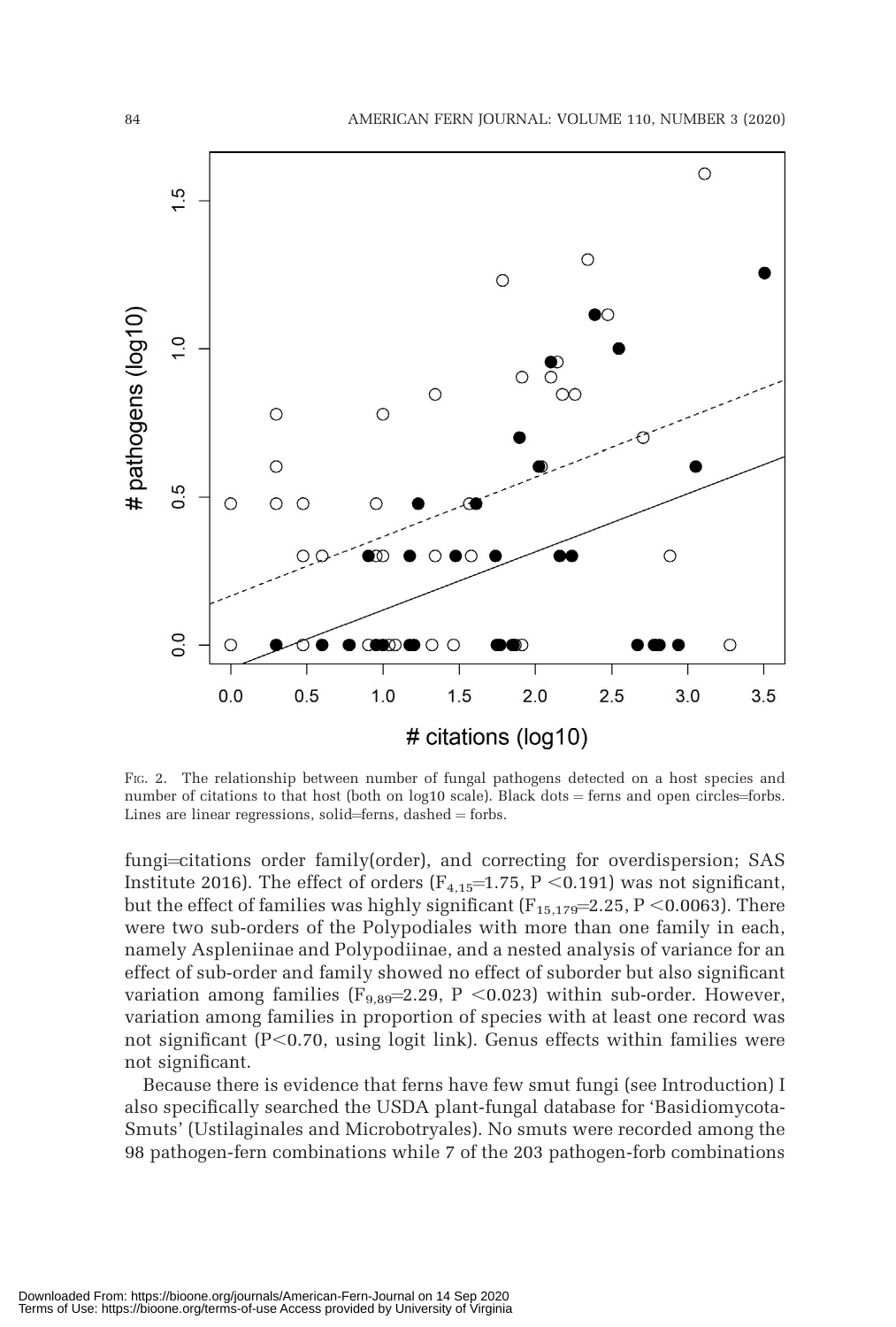included smuts; Fisher's exact test showed that this difference only approached statistical significance  $(P=0.102)$ . Excluding smuts had a negligible effect on the statistical conclusions above.

#### **DISCUSSION**

My results clearly show that fewer fungal pathogen species have been recorded on fern species than on dicot herbaceous perennials in the United States. I used taxonomy-based random sampling of species as the simplest approach, without regard to phylogeny and without regard to host or pathogen traits. Importantly, like many other analyses of host-pathogen data bases (see Introduction), the major determinant of a pathogen species being recorded on a host species was study effort, as estimated from the number of citations to it in the literature. This applied to presence and absence of any pathogens on a host, as well as number of pathogens per host. While the analysis of the hosts and their pathogens was restricted to the United States, the metric of how well a species had been studied was not restricted geographically; nevertheless, study effort was still the major predictor of pathogen occurrence. My results certainly contradict Stevenson (1945), who wrote that ''these interesting and often delicate plants [i.e., ferns] are as much subject to attack by parasitic fungi as are the higher plants.'' Although he used similar information from a precursor of the current USDA data base, his analysis was not quantitative.

Beyond showing the methodological feasibility of such analyses, more questions are raised than answered by this study. The first question is whether the conclusion that ferns have fewer fungal pathogens than dicot herbaceous perennials is itself valid and whether this can be generalized to ferns (Polypodiopsida) and angiosperms as a whole. Previous studies have shown differences among angiosperm families in the incidence of fungal pathogens (Antonovics and Hayden, 2020). In my data, there was also evidence of heterogeneity in fungal incidence among fern families, but the data were too sparse and unbalanced in taxon representation to do any detailed phylogenetic analysis. It therefore remains an open question if the difference I found between ferns and forbs is driven by the occurrence of particular taxa in the United States or if it is more general. An analysis with additional data from other regions would address this question, but prior qualitative assessments in other countries also argue that the patterns seen here may extend beyond the United States.

More than a century ago, the British mycologist Berkeley (1892, p.8) remarked that:

''Nor are the vascular cryptogams, such as ferns, mosses, and liverworts without their own especial enemies, though these are fewer in number perhaps than in other organized beings.''

Oberwinkler (1994, p.8), another outstanding mycologist, referring to plants in southern Germany, wrote (translated from German):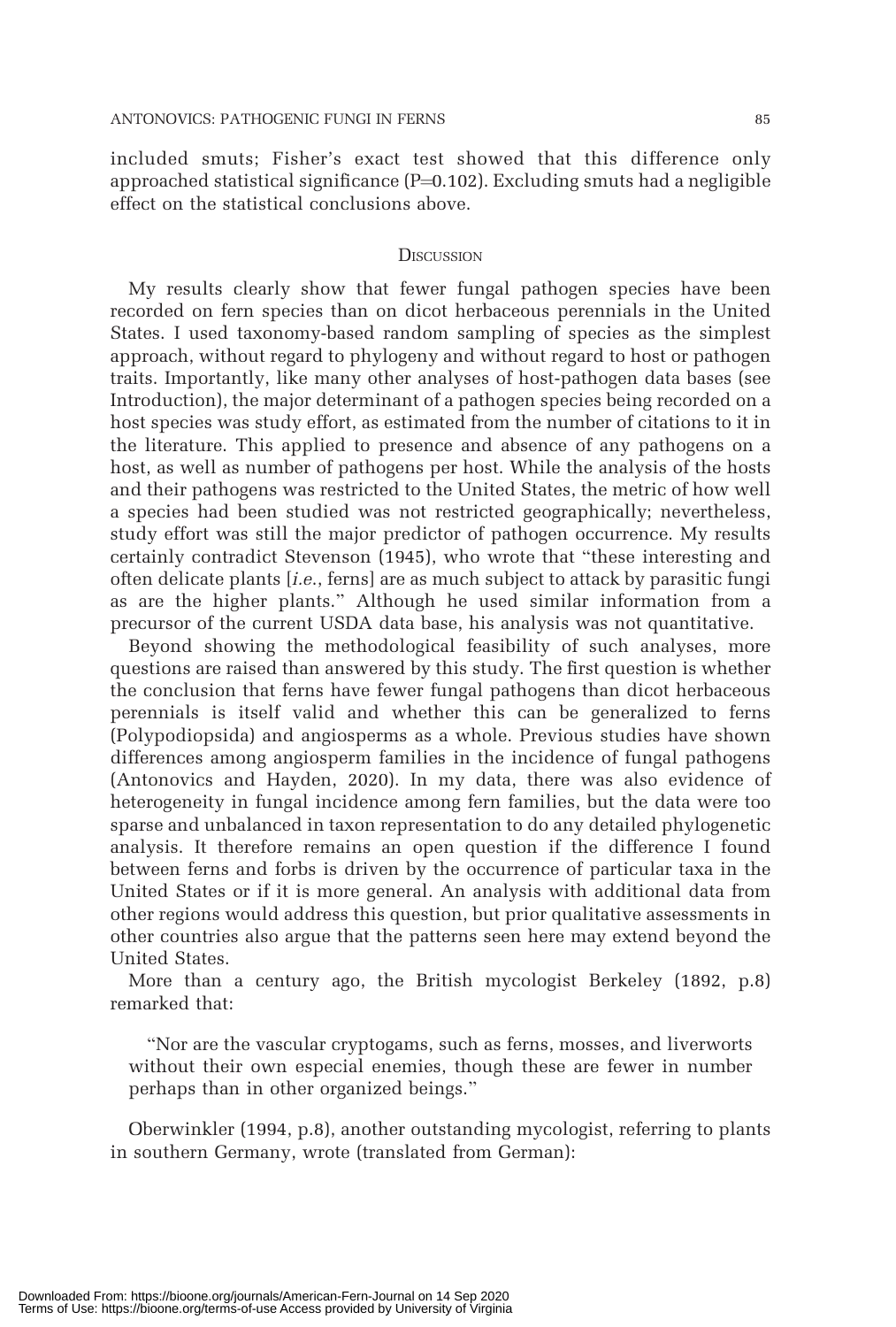''Powdery and downy mildews don't occur on ferns, nor do smut fungi, but there are several rust fungi.''

In the Biological Flora of the British Isles (https://www.britishecologicalsociety. org/publications/journals/journal-of-ecology/biological-flora-database/), a series of thorough autecological reviews of species of British plants, seven fern species are considered. Five are noted as having no fungal pathogens, and Dryopteris carthusiana (Vill.) H. P. Fuchs as having only one. Pteridium aquilinum (L.) Kuhn, bracken, a well-studied species of economic importance because of its invasiveness and toxicity to cattle, is listed as having three pathogens on the prothalli, and seven on the adults, but Marrs and Watt (2006) conclude, ''In short, Pteridium, like most ferns, is remarkably resistant to disease." Helfer (2006), in his review of worldwide pteridophyte pathogens in the USDA database, noted that rusts were absent in *Equisetum*, and that there was only one record from the lycophytes. None of the 20 most common genera of pathogens were smuts, downy, or powdery mildews. Hopefully the present study will stimulate studies of fungal and other pathogens of ferns beyond the United States to see if these patterns are robust to more thorough taxon sampling, especially in the tropics, and the extent to which they are dependent also on the type of fungal pathogen being considered.

The possibility that the observed pattern is the result of biases in the sampling prior to entry into the databases also cannot be excluded. For example, researchers on ferns may be less trained in or may have less interest in detecting fungal pathogens than researchers on herbaceous plants. Alternately, pathogens on ferns may be less visible than those on herbaceous perennials. However, these explanations are unlikely, as fern biologists have a 'strong-eye' for details of frond morphology and therefore would be expected to notice pathogen lesions if they were present. Moreover, analysis of the citation data showed that the average number of citations per species was significantly greater for ferns than for forbs (Fig. 3). The reason may be that in the United States there are far fewer fern species (370 in my listing) than forb species (5,428) and this, combined with a dedicated 'constituency' of fern biologists, has resulted in ferns being sampled more thoroughly than herbaceous perennials. The absence of any significant differences between ferns and forbs in the slopes of the regressions of pathogen occurrence vs. study effort indicates that the probability of detection 'per increase in study effort' is also similar in the two categories, albeit there is a large variation about these regressions.

The differing relative commercial relevance of ferns and flowering plants is also an unlikely contributory factor to their contrasting number of pathogens. Although crops have more pathogens than non-crop species (although not on a per citation basis; Antonovics and Hayden, 2020), no crops were present among the herbaceous perennial species. However, there were two horticulturally important species among the ferns, namely, Nephrolepis exaltata (L.) Schott, Boston fern, and Cyrtomium falcatum (L. f.) C. Presl, the holly fern; they had the highest proportion of pathogens per citation (13/245 and 9/127,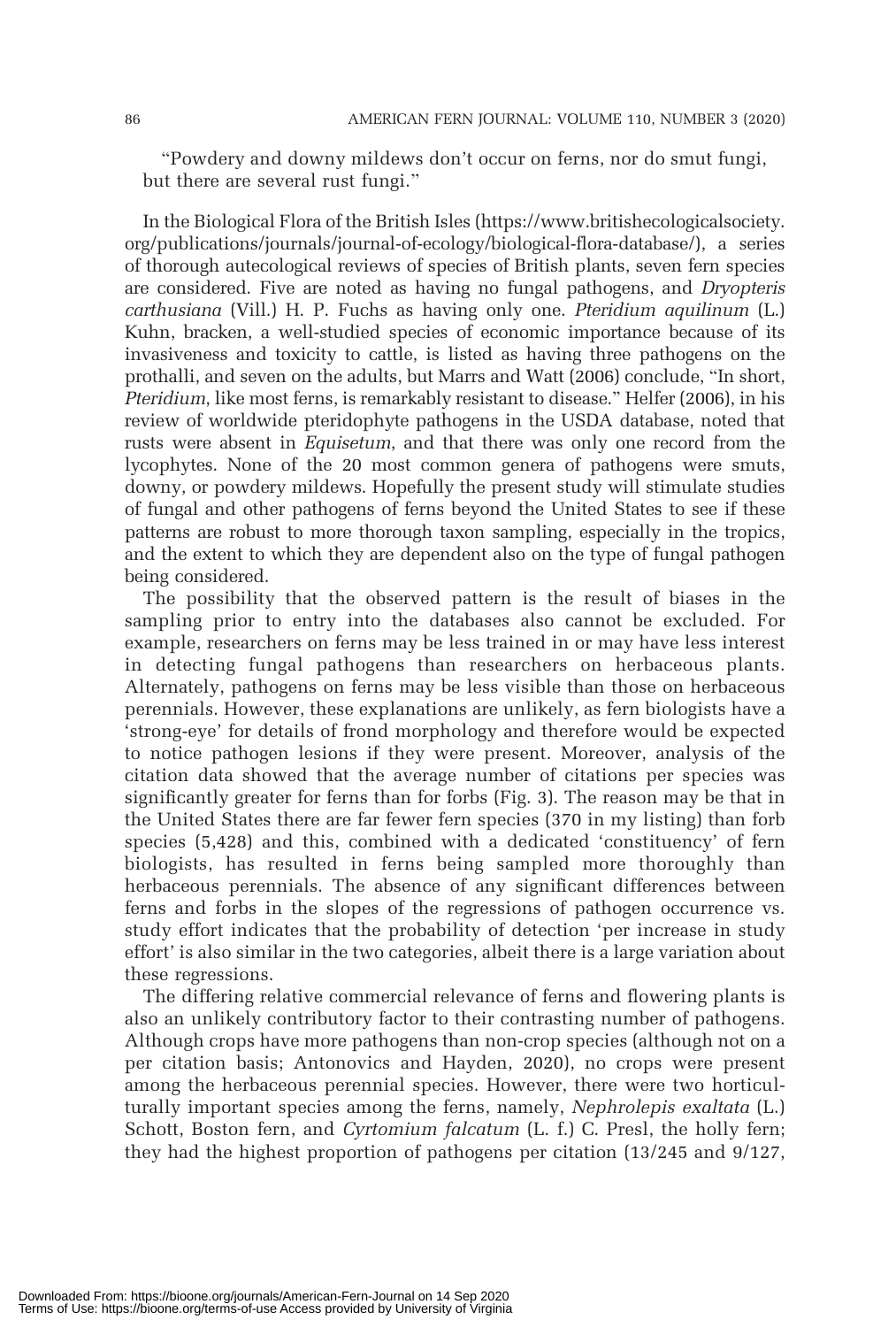

FIG. 3. Frequency of a given number of citations in the Web of Science for ferns and forbs. Dashed vertical lines indicate means. Number of citations are grouped on a log10 scale. The difference between the means is highly significant  $(P<0.001)$  both by heterogeneity chi-squared on classes in the histograms  $(=41.5, df=7)$  and by a t-test on log10(x+1).

respectively). The four most frequently cited ferns in my study sample were Pteridium aquilinum (3214 times), Dryopteris filix-mas (L.) Schott (1898), Azolla filiculoides Lam. (1167) and Athyrium filix-femina (L.) Roth (1133), while the most frequently cited forbs were *Silene vulgaris* (Moench) Garcke (1896), Asclepias syriaca L. (1295), Lotus pedunculatus Cav. (1156), and Inula britannica L. (827). The latter, a weedy species, was only introduced into the US in 1999 (Lehtonen, Schall, and Wager-Pagé, 2009).

It is possible to ask why ferns have fewer pathogens than forbs from either a direct mechanistic viewpoint (whether physiological or ecological) or from an evolutionary perspective (what are the evolutionary origins of the observed patterns). At present it is not known if ferns have different resistance mechanisms relative to angiosperms. Both ferns and angiosperms likely use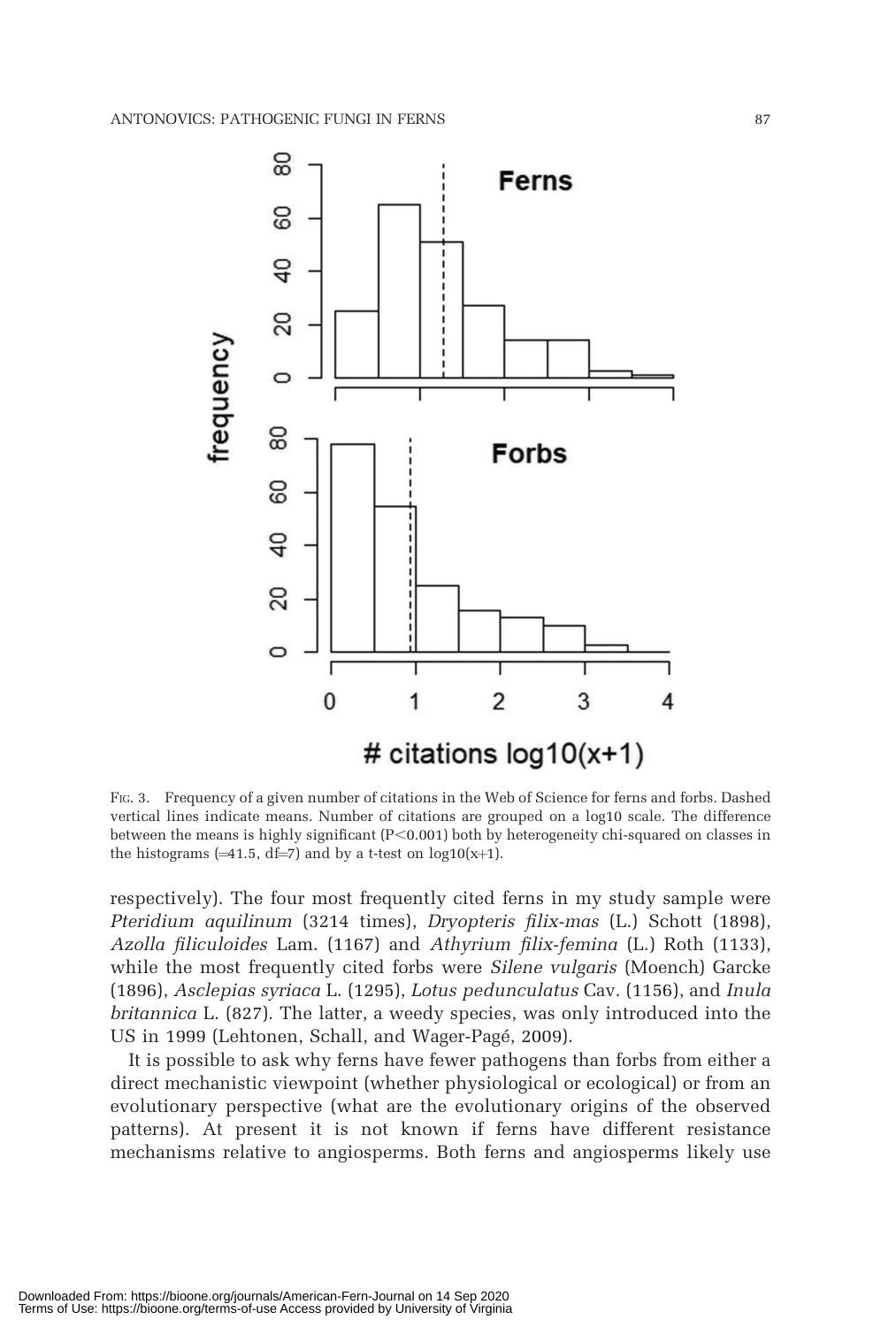secondary compounds with anti-fungal properties as well as mechanisms based on more specific molecular recognition. Ferns have a broad range of secondary compounds, and although some of these are both unique and wellcharacterized chemically, this is usually not in the context of an interest in their susceptibility to pathogens. For example, the comprehensive review of acylphloroglucinol compounds in Dryopteridaceae (Socolsky, Hernandez, and Bardon, 2012) describes their anti-helminthic, anti-tumor, molluscicidal, and antibacterial properties but does not mention tests of anti-fungal activity. Other reviews (Vetter, 2018) mention that many secondary compounds have anti-fungal ''properties'' or ''activity'' but their role in defense against natural pathogens is rarely considered. Page (2002) discusses the diverse chemical armament of ferns mostly in the context of herbivory, but also notes that ferns survive regimes under which ''most flowering plant seedlings would readily 'damp-off' through rapid fungal attack''. However, he does not describe experimental work explicitly demonstrating this or suggest a specific mechanism.

Regarding molecular mechanisms, phylogenetic studies have shown that NBS-LRR genes, implemented in the resistance of angiosperms to fungal, oomycete, and bacterial challenge, had their origins prior to the evolution of land plants (Shao *et al.*, 2019). It has also been found that the Azolla genome has all the components of the jasmonic and salicylic acid pathways involved in pathogen and herbivore defense in angiosperms (de Vries et al., 2017). A study of a subset of the LRR resistance genes (with the toll interleukin-1 receptor) in a range of plants (Sun *et al.*, 2013), showed that whereas numerous genes were present in dicots, only one copy of one type was present in Selaginella moellendorffii Hieron., the only 'fern' for which a sequence was available. Their conclusion that ''more information from other species of pteridophytes is needed'' was not surprising. There are therefore simply insufficient studies to know if ferns have unique disease resistance mechanisms at the molecular level.

There have also been discussions on why certain phylogenetic lineages may have more pathogen species than others. One hypothesis is that the long-term persistence of pathogens in a lineage is dependent on frequent host shifts among closely related species (Nunn et al., 2004; Thines, 2019). A prediction of this hypothesis is that pathogen species diversity should be higher in lineages that are more diverse, and this was observed by Huang *et al.* (2014) in a study of parasite species richness in carnivores. This should be a very testable hypothesis in ferns given large variation in lineage diversity within the group and evidence for family level variation in pathogen occurrence within the Polypodiales. Another possibility that has been suggested is that older lineages have fewer pathogens because they have had a longer period to evolve effective resistance. Thus, in a study of immune responses and disease incidence in extant species of corals, Pinzon *et al.* (2014) found that species that diverged more than 200 mya had fewer pathogens and stronger constitutive immune functions (measured in a variety of ways) than more recently diverged species. A difficulty with this hypothesis when applied to any one pair of lineages ( $e.g.$ )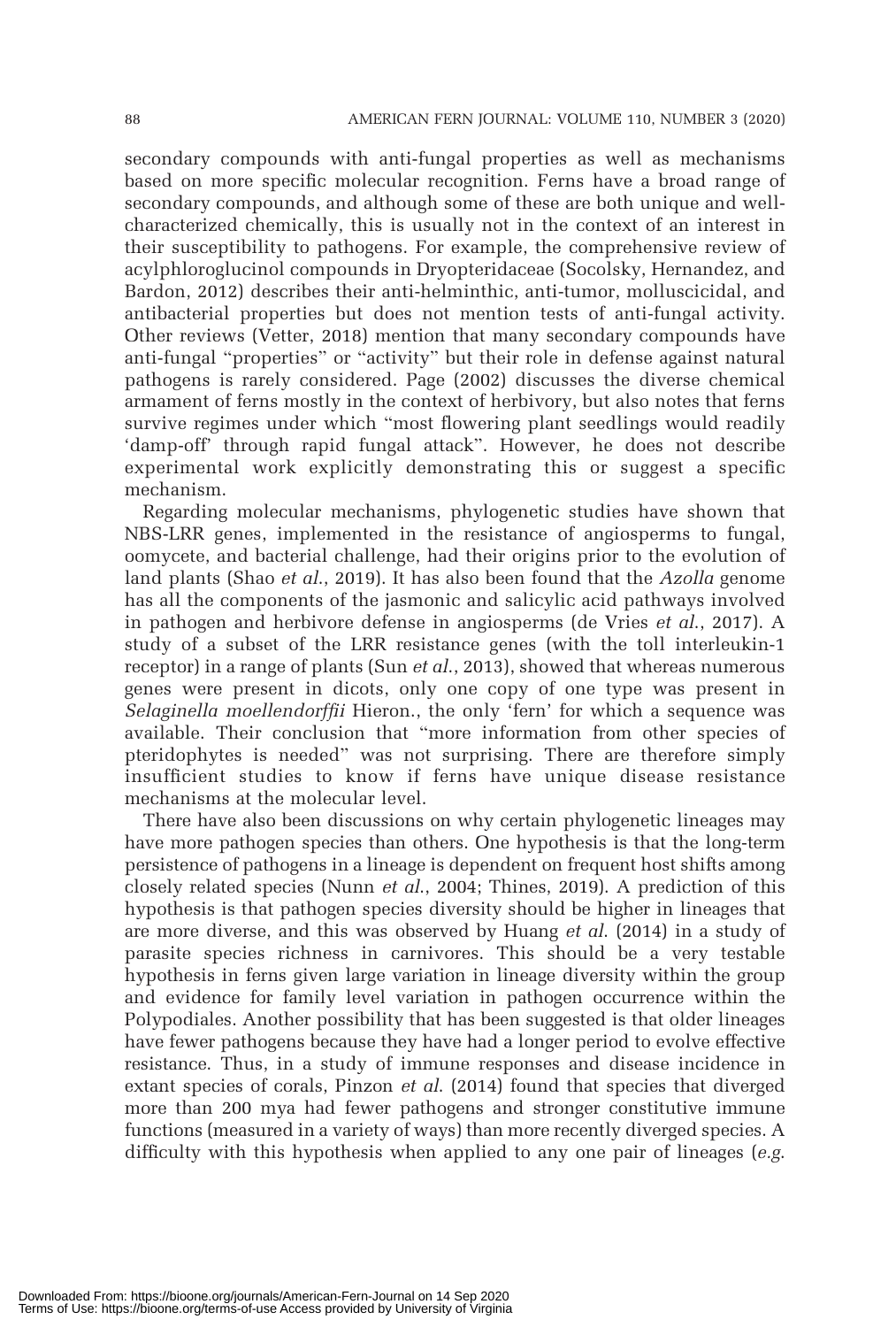ferns vs. angiosperms) is that any two lineages always have the same ''age'' and therefore would have been exposed to pathogens for identical time periods. However, given that pathogens are often quite lineage specific (Antonovics et al., 2012), a clade retaining ancestral traits may have been exposed to their specialized pathogens longer than a more recently derived clade that acquired new pathogens after divergence. The quite general expectation is therefore that lineages retaining more ancestral traits should have fewer pathogens than derived lineages, and this would be consistent with the present findings.

Unfortunately, these various hypotheses are difficult to distinguish by the single pairwise presented here, but the evidence of family variation in pathogen incidence, even with limited sampling, suggests a broader and more comprehensive analysis of pathogen incidence in ferns in the context of phylogeny may be very fruitful. Other studies have compared the diversity of pathogens on hosts differing in a variety of characteristics: endangered vs. nonendangered (Altizer, Nunn, and Lindefors, 2007), dioecious vs. hermaphrodite (Williams, Antonovics, and Rolff, 2011), rare vs. common: Gibson, Mena-Ali, and Hood, 2010), long vs. short lived (Lindenfors *et al.*, 2007), and invasive vs. non-invasive (Mitchell and Power, 2003). For ferns, this is potentially a rich area for future study, especially as comprehensive databases are being established for trait characteristics in land-plants generally (McGill et al., 2006) and in fungal species (Aguilar-Trigueros  $et$  al., 2015). This study has shown that the sporadic nature of the data on pathogen incidence is a major factor making this more difficult, yet this can be overcome by assessment of 'study effort'. I hope the present study provides useful methodological pointers to stimulate future comparative work on ferns and their pathogens at a rigorous quantitative level, as well as encouraging research on fern-pathogen interactions at many levels.

#### **ACKNOWLEDGEMENTS**

I thank Mary Gibby for help with the taxonomy and other technicalities associated with fern biology, and Michael Hood and Emme Bruns for very helpful comments on an earlier draft.

#### LITERATURE CITED

- ALTIZER, S., C. L. NUNN, and P. LINDEFORS. 2007. Do threatened hosts have fewer parasites? A comparative study. Journal of Animal Ecology 76:304–314.
- ANTONOVICS, J., BOOTS, M., EBERT, D., KOSKELLA, B., POSS, M., SADD, B. M. 2012. The origin of specificity by means of natural selection: evolved and non-host resistance in host-pathogen systems. Evolution 67:1–9.
- ANTONOVICS, J. and K. HAYDEN. 2020. Global hosts and global pathogens: a perspective. Sibbaldia 17:5–17.
- AGUILAR-TRIGUEROS, C. A., S. HEMPEL, J. R. POWELL, I. C. ANDERSON, J. ANTONOVICS, J. BERGMANN, T. R. CAVANARO, B-D. CHEN, M. M. HART, J. KLINOROMOS, J. S. PETERMAN, E. VERBRUGGEN, S. D. VERESOGLOU, and M. C. RILLIG. 2015. Branching out: towards a trait-based understanding of fungal ecology. Fungal Biology Reviews 29:34–41.

BERKELEY, M. J. 1862. Moss parasites. The Intellectual Observer. August, pp. 8–11.

BOMBLIES, K., and D. WEIGEL. 2007. Hybrid necrosis: autoimmunity as a potential gene-flow barrier in plant species. Nature Reviews Genetics 8:382–393.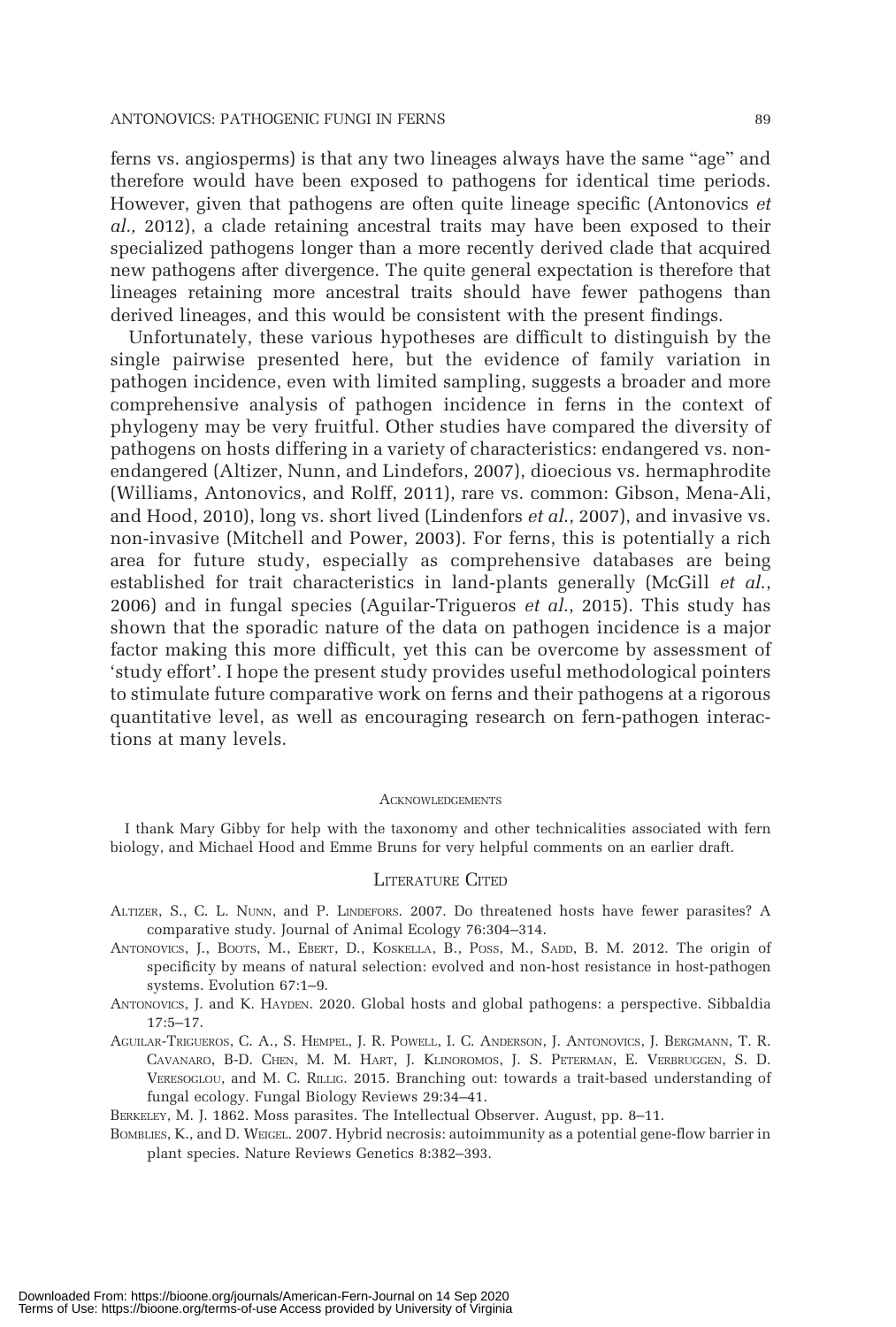- DAVEY, M. L., and R. S. CURRAH. 2006. Interactions between mosses (Bryophyta) and fungi. Canadian Journal of Botany 84:1509–1519.
- DE CASTRO, F., and B. BOLKER. 2005. Mechanisms of disease-induced extinction. Ecology Letters 8:117–126.
- DE VRIES, S., J. DE VRIES, H. TESCHKE, J. K. VON DAHLEN, L. E. ROSE, and S. B. GOULD. 2018. Jasmonic and salicylic acid responses in the fern Azolla filiculoides and its cyanobiont. Plant Cell and Environment 41:2530–2548.
- GIBSON, A. K., J. I. MENA-ALI, and M. E. HOOD. 2010. Loss of pathogens in threatened plant species. Oikos 119:1919–1928.
- GILBERT, G. S. 2002. Evolutionary ecology of plant diseases in natural ecosystems. Annual Review of Phytopathology 40:13–43.
- HELFER, S. 2006. Micro-fungal pteridophyte pathogens. British Fern Gazette 17:259–261.
- HUANG, S., J. M. DRAKE, J. L. GITTLEMAN, and S. ALTIZER. 2014. Parasite diversity declines with host evolutionary distinctiveness: a global analysis of carnivores. Evolution 69:621–630
- LAFFERTY, K. D., A. P. DOBSON, and A. M. KURIS. 2006. Parasites dominate food web links. Proceedings of the National Academy of Sciences USA 103:11211–11216.
- LEHTONEN, P., R. A. SCHALL, and S. WAGER-PAGÉ. 2009. Inula britannica L. Weed risk assessment. Animal and Plant Health Inspection Service, USDA.
- LINDENFORS, P., C. L. NUNN, K. E. JONES, A. A. CUNNINGHAM, W. SECHREST, and J. L. GITTLEMAN. 2007. Parasite species richness in carnivores: effects of host body mass, latitude, geographical range and population density. Global Ecology and Biogeography 1:1–14.
- LIVELEY, C. M. 2010. Antagonistic coevolution and sex. Evolution: Education and Outreach 3:19–25.
- MARRS, R. H., and A. S. WATT. 2006. Biological flora of the British Isles: Pteridium aquilinum (L.) Kuhn. Journal of Ecology 94:1272–1321.
- MCGILL, B. J., B. J. ENQUIST, E. WEIHER, and M. WESTOBY. 2006. Rebuilding community ecology from functional traits. Trends in Ecology and Evolution 21:178–185.
- MITCHELL, C. E., and A. G. POWER. 2003. Release of invasive plants from fungal and viral pathogens. Nature 421:625–627.
- NUNN, C. L., S. ALTIZER, K. E. JONES, and W. SECHREST. 2003. Comparative tests of parasite species richness in primates. American Naturalist 162:597–614.
- NUNN, C. L., S. ALTIZER, W. SECHREST, K. E. JONES, R. A. BARTON, and J. L. GITTLEMAN. 2004. Parasites and the evolutionary diversification of primate clades. American Naturalist 164:S90–S103.
- NUNN C. and S. ALTIZER. 2006. Infectious Diseases in Primates: Behavior, Ecology and Evolution. Oxford: Oxford University Press.
- OBERWINKLER, F. 1994. Höhere Pflanzen und ihre Pilze. Korrekturversion. 325pp. (Privately circulated, in possession of author).
- PAGE, C. N. 2002. Ecological strategies in fern evolution: a neopteridological overview. Review of Palaeobotany and Palynology 119:1–33.
- PINZON C. [sic], J. H., J. BEACH-LETENDRE, E. WEIL, and L. D. MYDLARZ. 2014. Relationship between phylogeny and immunity suggests older Caribbean coral lineages are more resistant to disease. PLoS ONE 9:e104787.
- PRESSEL, S., I. M. BIDARTONDO, K. J. FIELD, W. R. RIMINGTON, and J. G. DUCKETT. 2016. Pteridophyte fungal associations: current knowledge and future perspectives. Journal of Systematics and Ecology 54:666–678.
- PRYER, K. M., E. SCHUETTPELZ, P. G. WOLF, H. SCHNEIDER, A. R. SMITH and R. CRANFILL. 2004. Phylogeny and evolution of ferns (Monilophytes) with a focus on the early leptosporangiate divergences. American Journal of Botany 91:1582–1598.
- Pteridophyte Phylogeny Group. 2016. A community-derived classification for extant lycophytes and ferns. Journal of Systematics and Evolution 54:563–603.
- R Core Team. 2018. R: A Language and Environment for Statistical Computing. R Foundation for Statistical Computing, Vienna, Austria (https://www.r-project.org/).
- READ, D. J., J. G. DUCKETT, R. FRANCIS, R. LIGRONE, and A. RUSSELL. 2000. Symbiotic fungal associations in 'lower' land plants. Philosophical Transactions of the Royal Society of London Series B 355:815–831.
- SAS Institute. 2016. SAS Version 9.4. SAS Institute, Cary, North Carolina.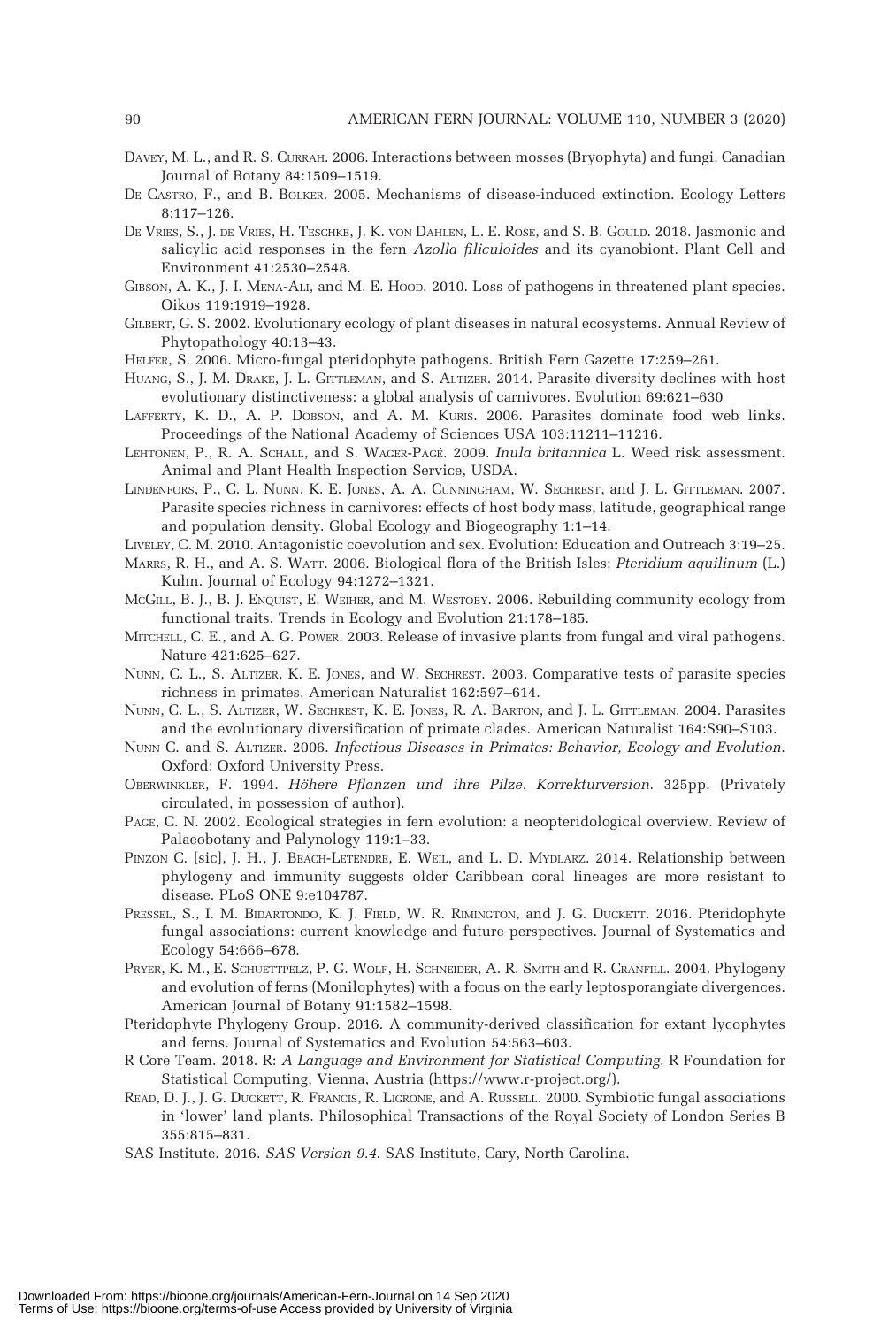SAXENA, D. K. and HARINDER. 2004. Uses of bryophytes. Resonance. June, pp. 56–65.

- SHAO, Z-Q, J-Y XUE, Q. WANG, B. WANG, and J-Q CHEN. 2019. Revisiting the origin of plant NBS-LRR genes. Trends in Plant Science 24:9–12.
- SOCOLSKY, C., M.A. HERNANDEZ, and A. BARDON. 2012. Fern acylphloroglucinols: structure, location, biological effects. Studies in Natural Products Chemistry 38:105–157.

STEVENSON, J.A. 1945. Ferns and fungi. American Fern Journal 35:97–104.

- SUN, X., H. PANG, M. LI, J. CHEN, and Y. HANG. 2014. Tracing the origin and evolution of plant TIRencoding genes. Gene 546:408–416.
- THINES, M. 2019. An evolutionary framework for host shifts jumping ships for survival. New Phytologist 224:605–617.
- VETTER, J. 2018. Secondary metabolites of ferns. Pp. 305-328, in H. Fernandez (ed.) Current Advances in Fern Research. Springer, Cham, Switzerland.
- VANKY, K. 1994. European Smut Fungi. Gustav Fischer, Stuttgart.
- WADA, M. 2013. Recent advances in the understanding of fern responses to light. British Fern Gazette 19:97–115.
- WALTHER, B.A., P. COTGREAVE, R. D. PRICE, R. D. GREGORY, and D. H. CLAYTON. 1995. Sampling effort and parasite species richness. Parasitology Today 11:306–310.
- WILLIAMS, A., J. ANTONOVICS, and J. ROLFF. 2011. Dioecy, hermaphrodites and pathogen load in plants. Oikos 120:657–660.
- WOODS, R. G., A. O. CHATER, P. A. SMITH, R. N. STRINGER, and D. A. EVANS. 2018. Smut and allied fungi of Wales. A Guide, Red Data List and Census Catalogue. A. O. Chater, Aberystwyth.

#### APPENDIX

1. List of fern species used in the study, and in parentheses the number of citations and number of pathogen species recorded for each. Species names are not italicized, and authority names are as in the USDA plant database (see text).

Adiantum capillus-veneris (791,0); Adiantum caudatum (84,0); Adiantum hispidulum (38,0); Adiantum jordanii (6,1); Adiantum melanoleucum (2,0); Adiantum viridimontanum (7,0); Arachniodes simplicior (6,0); Argyrochosma dealbata (1,0); Argyrochosma incana (3,0); Argyrochosma jonesii (1,0); Argyrochosma limitanea (1,0); Argyrochosma microphylla (1,0); Aspidotis californica (2,0); Aspidotis carlotta-halliae (2,0); Aspidotis densa (5,0); Asplenium abscissum (5,0); Asplenium adiantum-nigrum (163,0); Asplenium adulterinum (35,0); Asplenium cristatum (9,0); Asplenium dalhousiae (27,0); Asplenium heterochroum (6,0); Asplenium monanthes (26,0); Asplenium montanum (35,0); Asplenium pinnatifidum (24,0); Asplenium plenum (3,0); Asplenium resiliens (11,0); Asplenium rhizophyllum (22,0); Asplenium rutamuraria (824,0); Asplenium scolopendrium (783,0); Asplenium trichomanes (974,0); Asplenium trichomanes-ramosum (10,0); Asplenium tutwilerae (1,0); Asplenium verecundum (1,0); Asplenium vespertinum (2,0); Astrolepis windhamii (2,0); Athyrium americanum (4,1); Athyrium filix-femina (1133,4); Azolla filiculoides (1167,0); Azolla microphylla (251,0); Blechnum occidentale (49,0); Blechnum spicant (175,0); Bommeria hispida (15,0); Botrychium alaskense (4,0); Botrychium boreale (27,0); Botrychium crenulatum (9,0); Botrychium echo (4,0); Botrychium gallicomontanum (9,0); Botrychium jenmanii (4,0); Botrychium lineare (7,0); Botrychium lunaria (442,0); Botrychium matricariifolium (84,0); Botrychium minganense (24,0);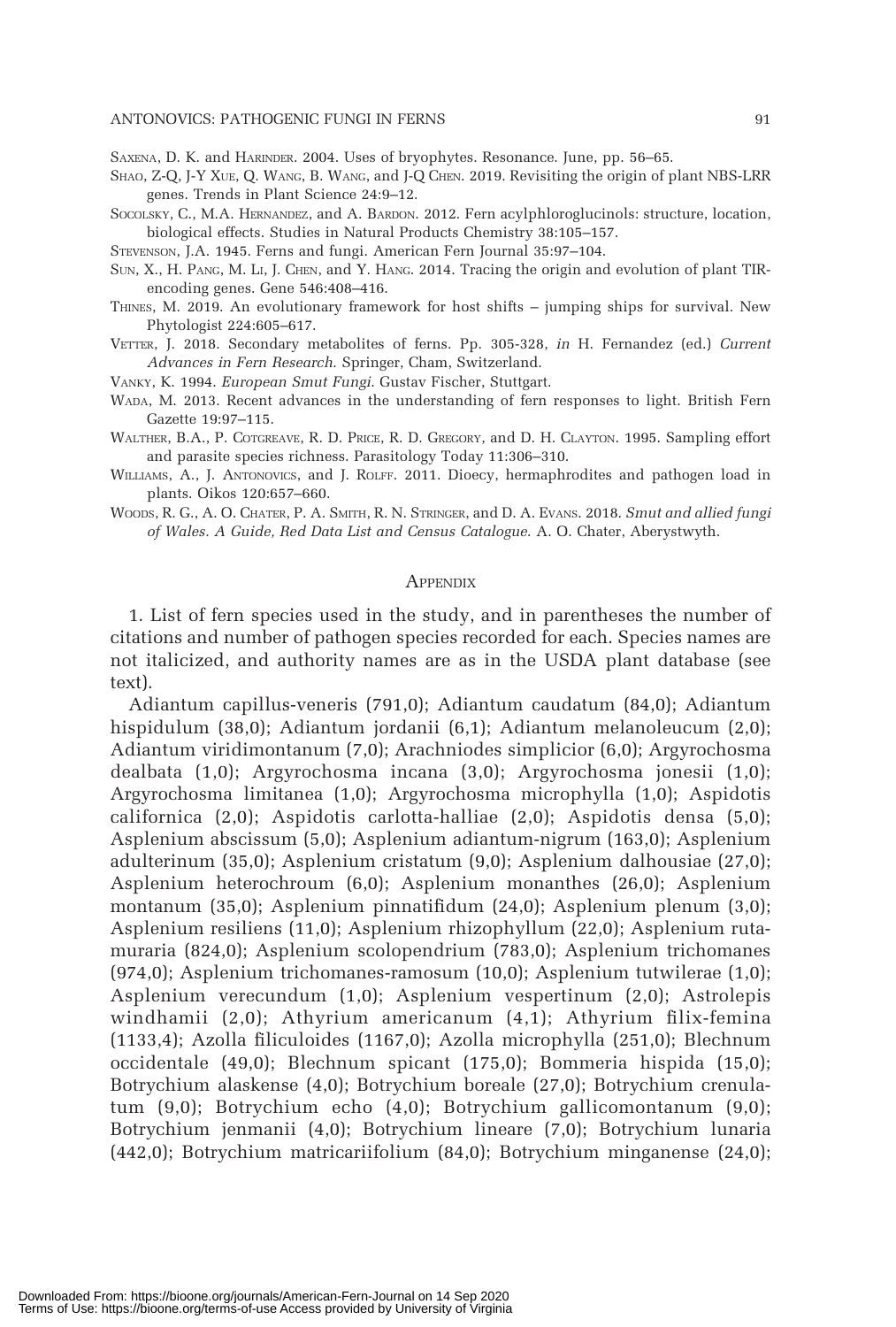Botrychium mormo (14,0); Botrychium oneidense (13,0); Botrychium pallidum (9,0); Botrychium paradoxum (9,0); Botrychium pedunculosum (4,0); Botrychium pseudopinnatum (3,0); Botrychium pumicola (10,0); Botrychium simplex (69,0); Botrychium tunux (5,0); Botrychium virginianum (145,2); Campyloneurum phyllitidis (15,1); Ceratopteris richardii (337,0); Cheilanthes clevelandii (2,0); Cheilanthes cooperae (3,0); Cheilanthes covillei (1,0); Cheilanthes feei (10,0); Cheilanthes gracillima (7,0); Cheilanthes intertexta (2,0); Cheilanthes lanosa (24,0); Cheilanthes lendigera (3,0); Cheilanthes lindheimeri (6,0); Cheilanthes newberryi (3,0); Cheilanthes notholaenoides (8,0); Cheilanthes pringlei (2,1); Cheilanthes tomentosa (19,0); Cheilanthes villosa (15,0); Cheilanthes viscida (2,0); Cheilanthes wrightii (5,0); Cheiroglossa palmata (8,0); Cryptogramma sitchensis (3,0); Ctenitis submarginalis (9,0); Cyrtomium caryotideum (26,0); Cyrtomium falcatum (127,9); Cystopteris bulbifera (55,2); Cystopteris laurentiana (4,0); Cystopteris protrusa (18,0); Cystopteris tenuis (8,0); Dennstaedtia bipinnata (4,0); Dennstaedtia globulifera (12,0); Deparia petersenii (9,0); Diplazium pycnocarpon (13,0); Drynaria quercifolia (92,0); Dryopteris arguta (17,3); Dryopteris campyloptera (34,0); Dryopteris carthusiana (871,1); Dryopteris celsa (44,0); Dryopteris cinnamomea (25,0); Dryopteris filix-mas (1898,0); Dryopteris fragrans (121,0); Dryopteris intermedia (132,0); Dryopteris rossii (5,0); Gaga arizonica (0,0); Grammitis nimbata (3,0); Gymnocarpium appalachianum (4,0); Gymnocarpium disjunctum (15,0); Gymnocarpium dryopteris (652,1); Gymnocarpium jessoense (13,0); Gymnocarpium robertianum (522,0); Hymenophyllum tayloriae (4,0); Hypolepis repens (14,0); Macrothelypteris torresiana (47,0); Marsilea ancylopoda (8,0); Marsilea minuta (157,0); Marsilea mollis (12,0); Marsilea mutica (11,0); Marsilea oligospora (8,0); Marsilea quadrifolia (237,0); Matteuccia struthiopteris (469,1); Microgramma heterophylla (8,0); Nephrolepis cordifolia (149,0); Nephrolepis exaltata (245,13); Nephrolepis falcata (9,0); Neurodium lanceolatum (2,0); Notholaena aliena (3,0); Notholaena californica (8,0); Notholaena grayi (4,0); Notholaena neglecta (7,0); Odontosoria clavata (1,0); Onoclea sensibilis (353,10); Ophioglossum engelmannii (19,0); Ophioglossum nudicaule (62,0); Ophioglossum pendulum (28,0); Ophioglossum petiolatum (72,0); Ophioglossum polyphyllum (27,0); Ophioglossum vulgatum (603,1); Osmunda claytoniana (79,5); Pecluma dispersa (2,0); Pecluma ptilodon (6,0); Pellaea atropurpurea (36,0); Pellaea breweri (6,0); Pellaea bridgesii (3,0); Pellaea cordifolia (5,0); Pellaea intermedia (6,0); Pellaea lyngholmii (1,0); Pellaea mucronata (9,1); Pellaea ovata (15,0); Pellaea ternifolia (19,0); Pellaea truncata (8,0); Pentagramma triangularis (18,0); Phanerophlebia umbonata (1,0); Phlebodium aureum (56,1); Pityrogramma calomelanos (173,2); Pleopeltis astrolepis (10,0); Pleopeltis polypodioides (22,0); Polypodium calirhiza (4,0); Polypodium glycyrrhiza (59,1); Polypodium hesperium (15,1); Polypodium sibiricum (12,0); Polystichum acrostichoides (106,4); Polystichum braunii (86,0); Polystichum californicum (10,0); Polystichum dudleyi (6,0); Polystichum imbricans (13,0); Polystichum kwakiutlii (1,0); Polystichum scopulinum (5,0); Polystichum setigerum (1,0); Pteridium aquilinum (3214,18); Pteridium caudatum (72,1); Salvinia molesta (620,1);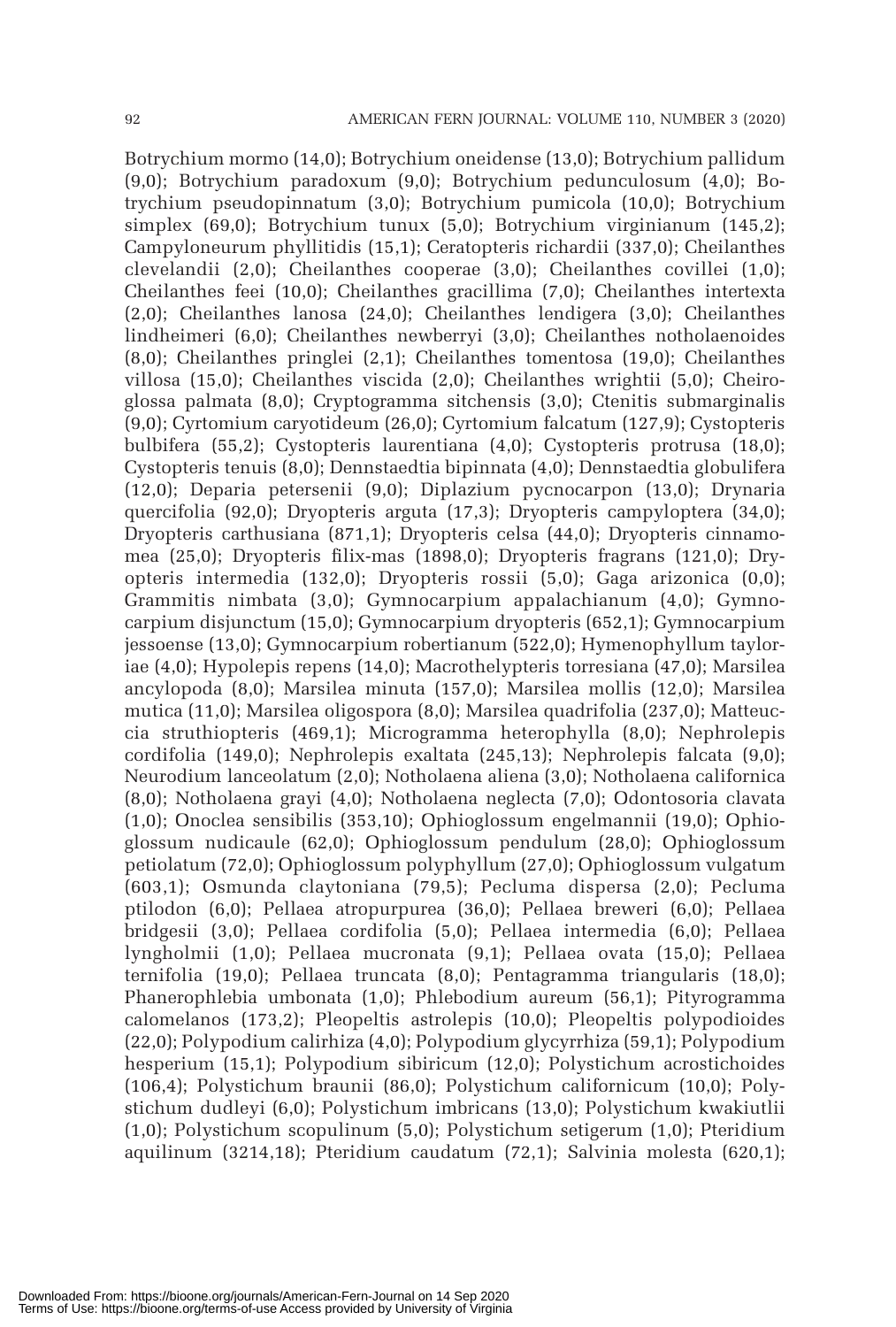Salvinia natans (559,0); Salvinia oblongifolia (10,0); Stenochlaena tenuifolia (8,2); Thelypteris augescens (11,0); Thelypteris dentata (53,0); Thelypteris grandis (6,0); Thelypteris hispidula (19,0); Thelypteris nevadensis (6,0); Thelypteris palustris (143,0); Thelypteris patens (12,0); Thelypteris pilosa (13,0); Thelypteris puberula (5,0); Thelypteris quelpaertensis (5,0); Thelypteris reptans (8,0); Thelypteris simulata (10,0); Trichomanes lineolatum (3,0); Vittaria appalachiana (14,0); Vittaria lineata (33,0); Woodsia alpina (62,0); Woodsia appalachiana (3,0); Woodsia glabella (30,2); Woodsia ilvensis (69,0); Woodsia obtusa (36,0); Woodsia oregana (16,1); Woodsia phillipsii (1,0); Woodwardia areolata (15,2); Woodwardia fimbriata (10,1); Woodwardia radicans (58,1); Woodwardia virginica (41,3).

2. List of herbaceous perennial dicots used in the study, and in parentheses the number of citations and number of pathogen species recorded for each. Species names are not italicized, and authority names are as in the USDA plant database (see text).

Abronia ammophila (6,0); Agoseris lackschewitzii (2,0); Alternanthera caracasana (10,0); Ammocodon chenopodioides (3,0); Anaphalis margaritacea (127,8); Anemone drummondii (10,2); Anemone tuberosa (74,1); Angelica breweri (1,3); Antennaria marginata (22,0); Apium nodiflorum (587,0); Apium repens (211,0); Arabis gracilipes (1,0); Arabis hastatula (1,0); Arabis macdonaldiana (2,0); Arabis oregana (3,0); Arabis subpinnatifida (2,0); Arenaria livermorensis (1,0); Arnica amplexicaulis (23,0); Arnoglossum diversifolium (2,0); Artemisia laciniata (82,1); Asclepias eriocarpa (35,0); Asclepias scaposa (1,0); Asclepias subverticillata (12,0); Asclepias syriaca (1295,39); Astragalus americanus (12,0); Astragalus leucolobus (3,0); Astragalus oophorus (2,0); Astragalus phoenix (164,0); Astragalus preussii (11,1); Astragalus ripleyi (0,0); Astragalus soxmaniorum (0,0); Astragalus subvestitus (1,0); Baptisia cinerea (2,0); Bartsia alpina (82,0); Berlandiera subacaulis (3,0); Bidens lemmonii (1,0); Boltonia apalachicolensis (1,0); Boykinia richardsonii (4,0); Callirhoe alcaeoides (2,4); Campanula aparinoides (9,3); Castilleja aquariensis (1,0); Castilleja cinerea (1,0); Castilleja elegans (6,0); Centaurea nigrescens (56,0); Chaptalia tomentosa (9,0); Cirsium clavatum (9,0); Cirsium rusbyi (1,0); Clematis integrifolia (71,1); Conioselinum mexicanum (0,0); Coreopsis grandiflora (151,7); Cymopterus minimus (1,0); Dahlia pinnata (220,20); Dalea searlsiae (8,1); Delphinium alpestre (4,0); Delphinium bakeri (0,0); Delphinium nuttallianum (82,8); Delphinium nuttallii (9,0); Desmanthus bicornutus (11,0); Dianthus carthusianorum (555,0); Draba monoensis (2,0); Draba oreibata (3,0); Dracocephalum thymiflorum (22,0); Drosera linearis (66,0); Encelia nutans (3,0); Enydra fluctuans (44,0); Epilobium luteum (29,1); Erigeron breweri (5,0); Erigeron foliosus (6,0); Eriogonum gracilipes (1,0); Eriogonum panguicense (0,0); Eryngium articulatum (1,0); Eupatorium perfoliatum (140,9); Eupatorium rotundifolium (37,3); Eurybia avita (0,0); Eurybia horrida (1,0); Eurybia merita (2,0); Filipendula vulgaris (346,0); Frasera puberulenta (1,0); Galium humifusum (23,0); Gentiana douglasiana (1,0); Gentiana rubricaulis (0,0); Geranium atropurpureum (4,0); Gratiola hispida (0,0); Grindelia decumbens (1,0); Guardiola platyphylla (3,3); Haplocarpha lyrata